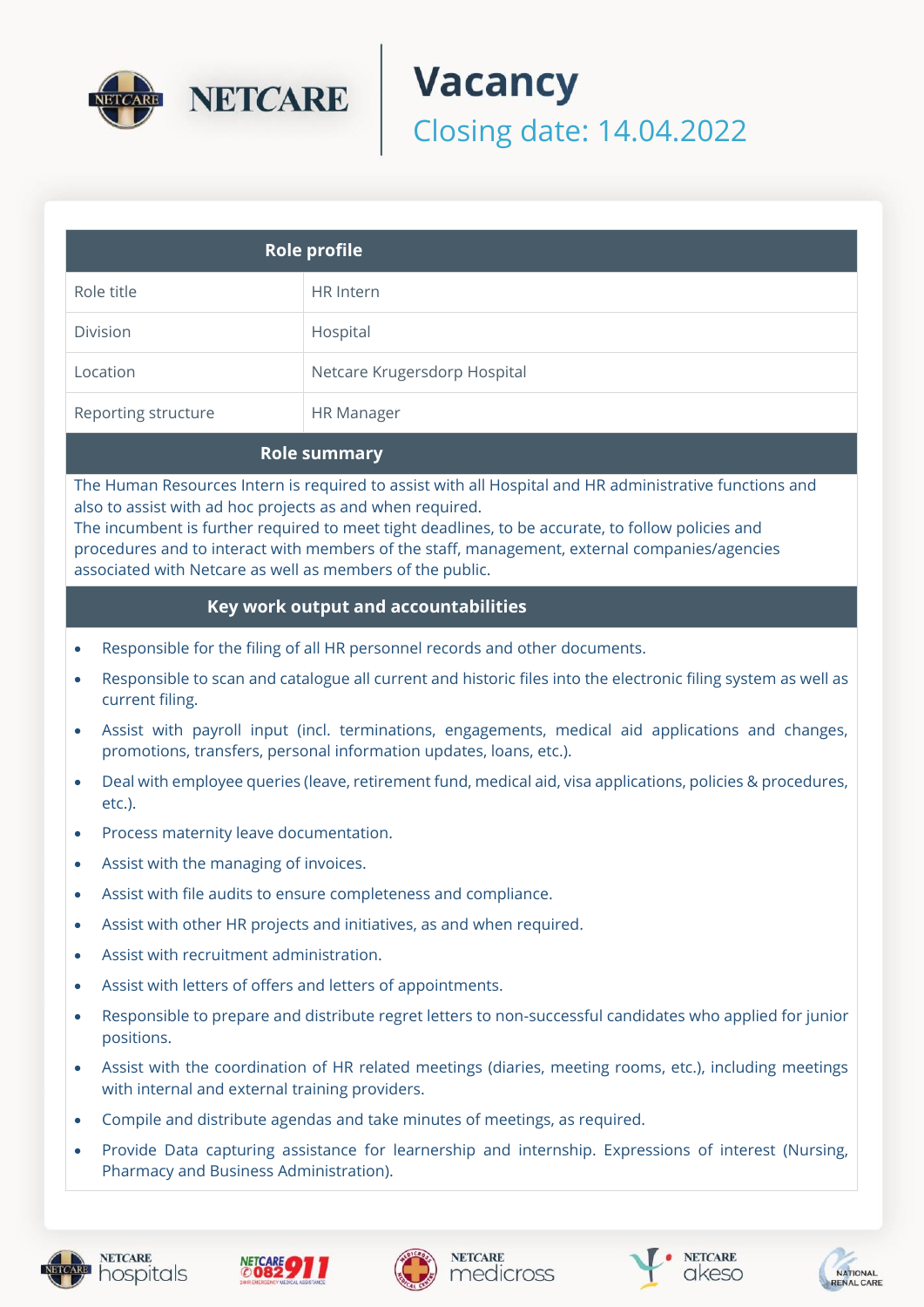- Assist with daily filing and file management.
- Liaise with & provide assistance and support (telephonic or email) to the stakeholders (internal and external) listed below(Daily):
	- 1. Pharmacy Managers (50% of time per day);
	- 2. HR Managers;
	- 3. Training providers;
	- 4. Finance;
	- 5. Other (ad hoc).
- Work effectively and co-operatively with others to establish and maintain good working relationships that are mutually beneficial.
- Create and maintain a positive environment where the differences of others are recognized, understood, and valued, so that all can reach their full potential and maximize their contributions.
- Develop collaborative relationships to help accomplish work goal.
- Actively participate as a member of a team to achieve goals.
- Assume responsibility for own personal and professional development.
- Keep up to date with Netcare's evolving policies and procedures.

# **Skills profile**

## **Education**

- Grade twelve or equivalent NQF level 4 qualification.
- NQF level 6 qualification in human resources management or Studying towards a three year Diploma or a Degree.
- Computer literacy is essential.

| <b>Non Managerial/ Specialist Skills</b> |                                                                                                                                                             |  |
|------------------------------------------|-------------------------------------------------------------------------------------------------------------------------------------------------------------|--|
| Coaching Others*                         | The capacity to recognise development areas in others and support them<br>to facilitate personal development through coaching.                              |  |
| Leading and Managing Change*             | The capacity to implement and support change initiatives and to provide<br>leadership in times of uncertainty.                                              |  |
| Performance Development*                 | The ability to evaluate and develop different levels of capacity within a<br>team to achieve set objectives.                                                |  |
| <b>Taking Action</b>                     | Capable of recognising the need for action, considering possible risks and<br>taking responsibility for results.                                            |  |
| <b>Decision Making</b>                   | Capable of making decisions timeously and taking responsibility for the<br>consequences.                                                                    |  |
| Managing Self                            | Capacity to plan, organise and control own work environment by setting<br>appropriate priorities and achieving set objectives within a given time<br>frame. |  |









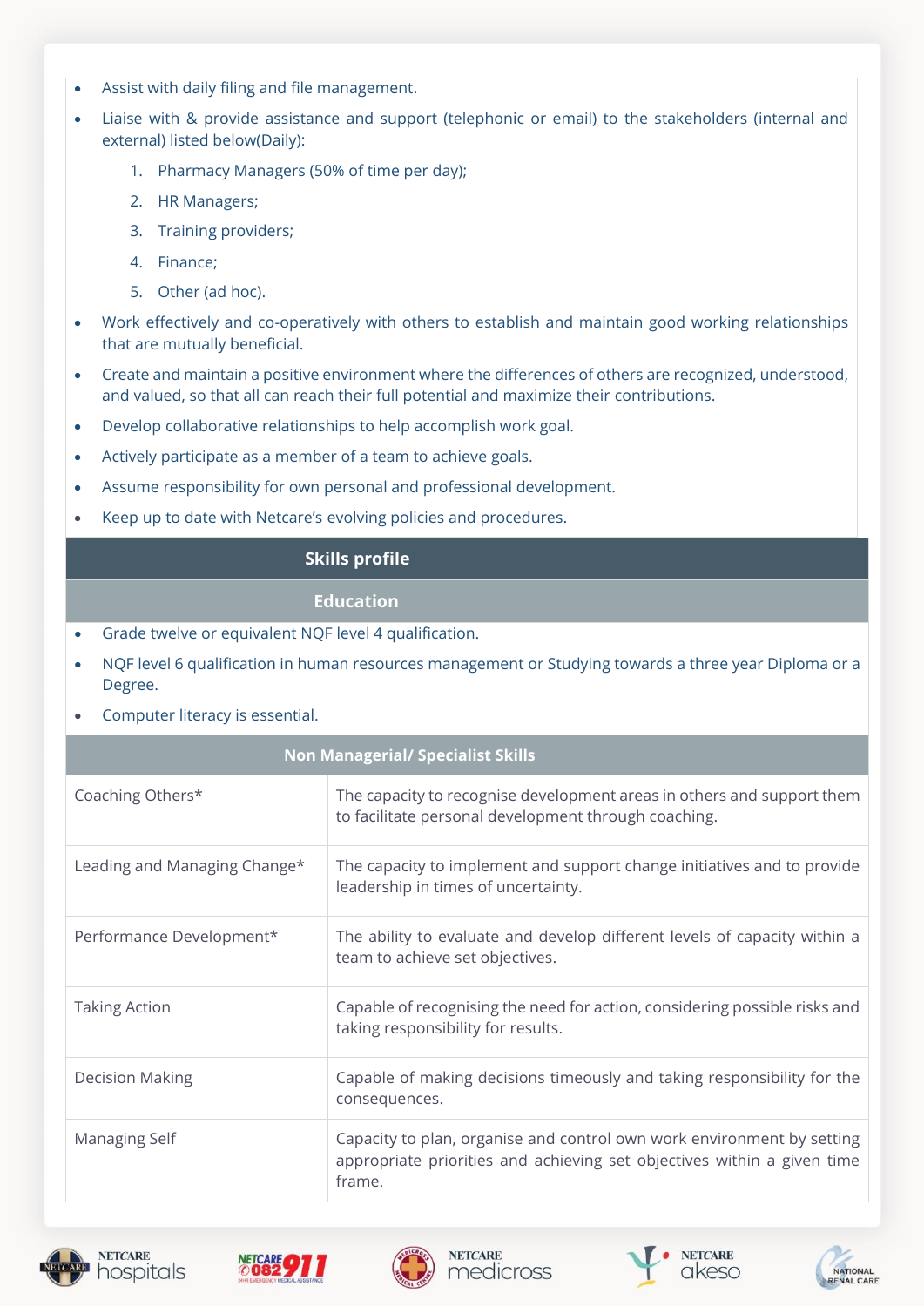| <b>Customer Focus and Service</b><br>Delivery | The capacity to identify and respond to the needs of *internal and<br>external customers.<br>*Internal and external customers include patients, doctors, colleagues,<br>suppliers, visitors, vendors and any other person that requires a                                                                                                                                                                                                                                                                                                                                                                                                                                                                                                                                                                                                                                                                                                                                                                                                                                                                                        |  |
|-----------------------------------------------|----------------------------------------------------------------------------------------------------------------------------------------------------------------------------------------------------------------------------------------------------------------------------------------------------------------------------------------------------------------------------------------------------------------------------------------------------------------------------------------------------------------------------------------------------------------------------------------------------------------------------------------------------------------------------------------------------------------------------------------------------------------------------------------------------------------------------------------------------------------------------------------------------------------------------------------------------------------------------------------------------------------------------------------------------------------------------------------------------------------------------------|--|
|                                               | relationship                                                                                                                                                                                                                                                                                                                                                                                                                                                                                                                                                                                                                                                                                                                                                                                                                                                                                                                                                                                                                                                                                                                     |  |
| Adapting and Responding to<br>Change          | Capable of supporting and advocating change initiatives and managing<br>own reaction to change.                                                                                                                                                                                                                                                                                                                                                                                                                                                                                                                                                                                                                                                                                                                                                                                                                                                                                                                                                                                                                                  |  |
| Continuous Improvement                        | The capacity to improve systems and processes to facilitate continuous<br>improvement.                                                                                                                                                                                                                                                                                                                                                                                                                                                                                                                                                                                                                                                                                                                                                                                                                                                                                                                                                                                                                                           |  |
| Personal Work Ethic                           | Capacity to instil an ethic of quality and consistency in self and others.                                                                                                                                                                                                                                                                                                                                                                                                                                                                                                                                                                                                                                                                                                                                                                                                                                                                                                                                                                                                                                                       |  |
| <b>Building Relationships</b>                 | Capacity to establish constructive and effective relationships.                                                                                                                                                                                                                                                                                                                                                                                                                                                                                                                                                                                                                                                                                                                                                                                                                                                                                                                                                                                                                                                                  |  |
| Communication                                 | The capacity to clearly present information, either written or verbal.                                                                                                                                                                                                                                                                                                                                                                                                                                                                                                                                                                                                                                                                                                                                                                                                                                                                                                                                                                                                                                                           |  |
| Teamwork                                      | Capacity to cooperate with others to work towards a common goal.                                                                                                                                                                                                                                                                                                                                                                                                                                                                                                                                                                                                                                                                                                                                                                                                                                                                                                                                                                                                                                                                 |  |
| <b>Technical Knowledge</b>                    | The capacity to perform a technical function to required standards.                                                                                                                                                                                                                                                                                                                                                                                                                                                                                                                                                                                                                                                                                                                                                                                                                                                                                                                                                                                                                                                              |  |
| <b>Values and behaviours</b>                  |                                                                                                                                                                                                                                                                                                                                                                                                                                                                                                                                                                                                                                                                                                                                                                                                                                                                                                                                                                                                                                                                                                                                  |  |
| Netcare values                                | At Netcare, our core value is care. We care about the dignity of our<br>patients and all members of the Netcare family. We care about the<br>participation of our people and our partners in everything we do. We<br>care about truth in all our actions. We are passionate about quality care<br>and professional excellence.<br>Care - The basis of our business. The professional, ethical patient<br>$\bullet$<br>care and services we offer at every level of the organization.<br>Truth - The crucial element in building relationships that work.<br>$\bullet$<br>Open communication with honesty and integrity is essential.<br>Dignity - An acknowledgement of the uniqueness of individuals.<br>$\bullet$<br>A commitment to care with the qualities of respect and<br>understanding.<br>Compassion - We engage everyone with empathy and respond with<br>$\bullet$<br>acts of compassion in all interactions with our patients and their<br>families.<br>Participation - The willingness and desire to work in productive and<br>$\bullet$<br>creative partnerships with others and the commitment to<br>communicate. |  |
| The Netcare way                               | Netcare is committed to providing quality care. Our basic service<br>standard holds us accountable for the below seven behaviours, which<br>you will be accountable to uphold:<br>I always greet everyone to show my respect.<br>I always wear my name badge to show my identity.<br>$\bullet$<br>I am always well-groomed to show my dignity.<br>$\bullet$                                                                                                                                                                                                                                                                                                                                                                                                                                                                                                                                                                                                                                                                                                                                                                      |  |









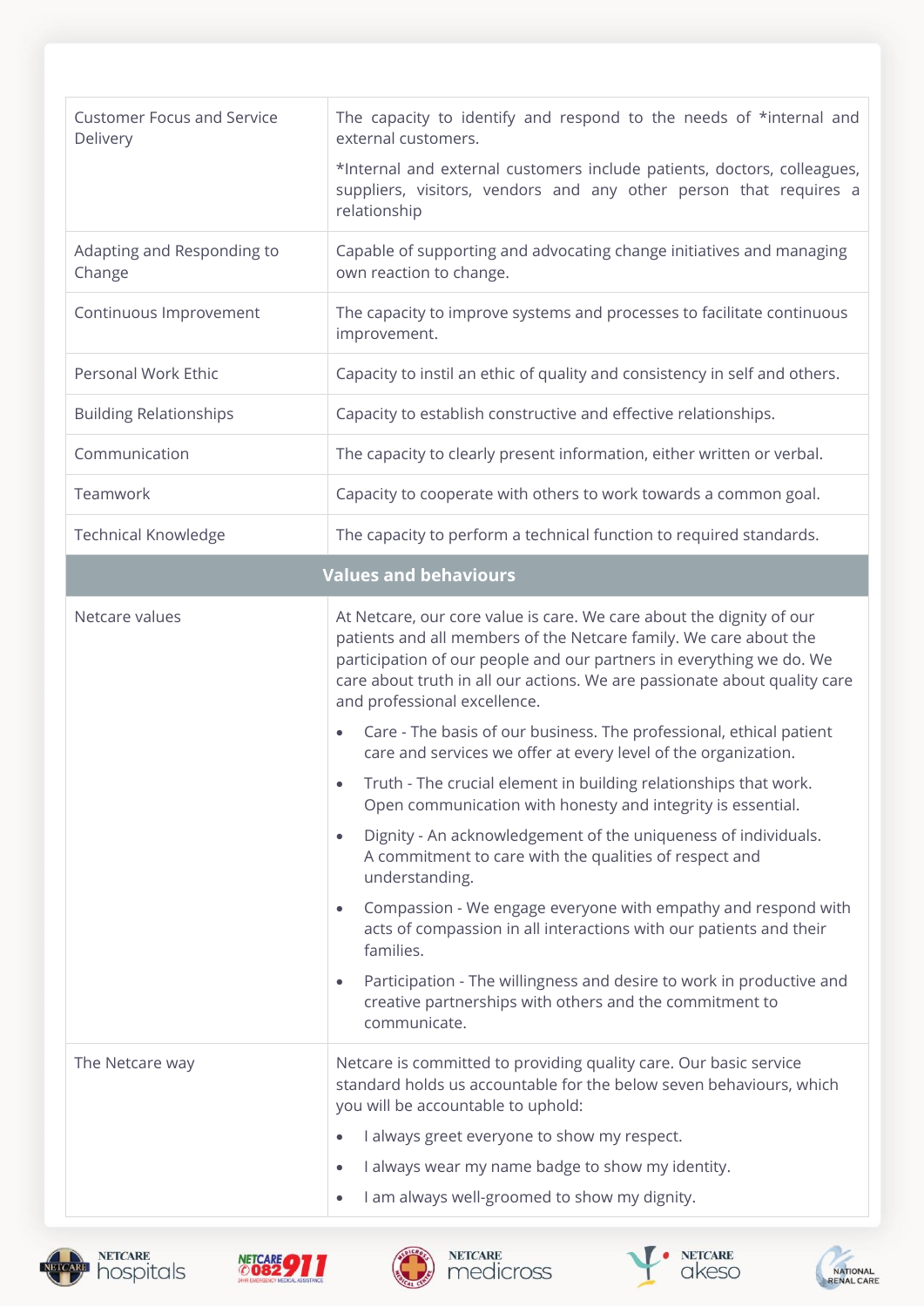| • I always practise proper hand hygiene to show my care. |
|----------------------------------------------------------|
| I always engage to show my compassion.<br>$\bullet$      |
| • I always say thank you to show my appreciation.        |
| always embrace diversity to show I am not a racist.      |